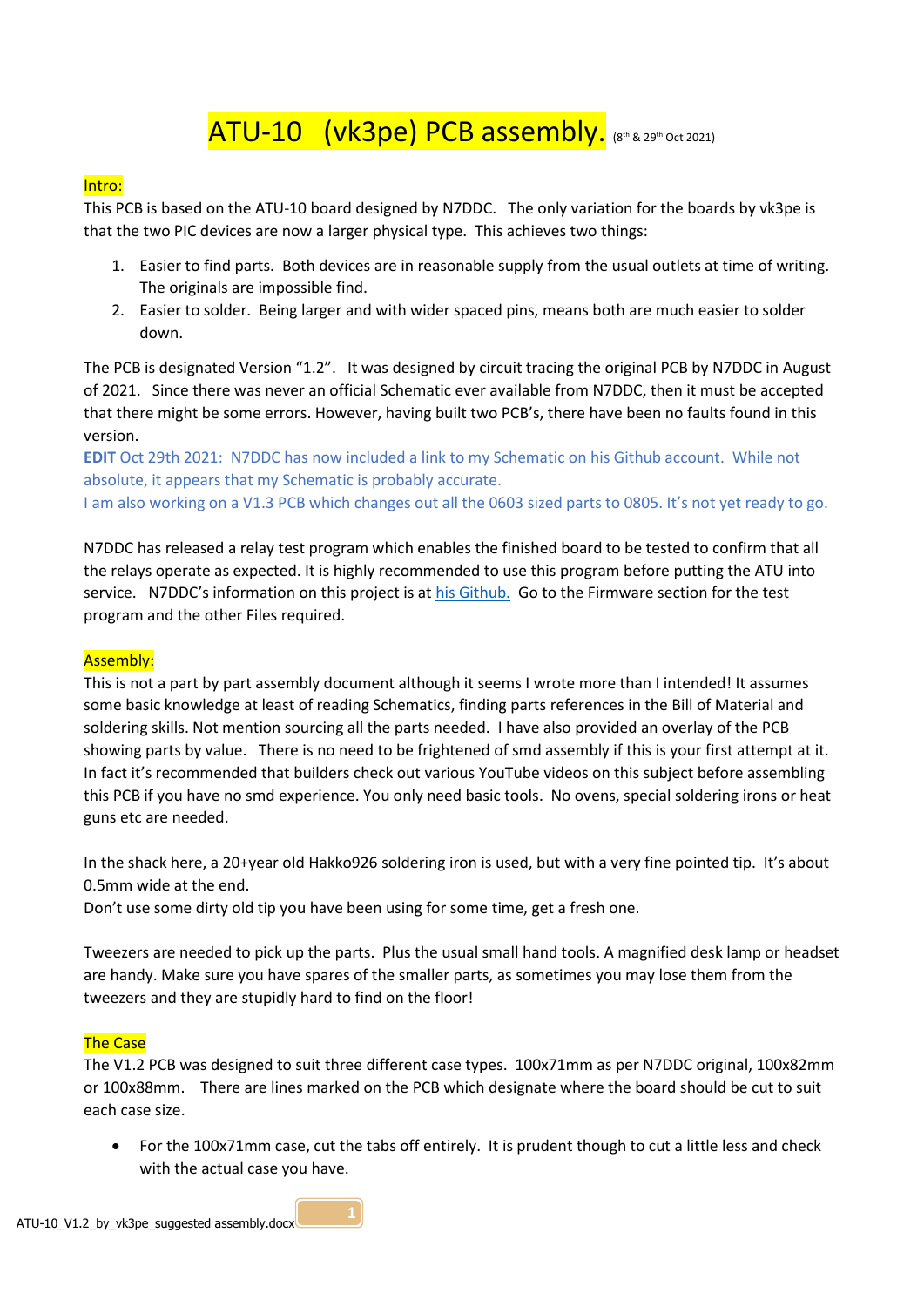• For the 100x82mm case, the V1.2 PCB markings are INCORRECT due to not having an actual case to check the sizing at the time. The case only arrived on the 6<sup>th</sup> Oct 2021 and is narrower internally than though. Actual width to cut the PCB should be 75.5mm. This is about 1.5mm on the inside of the central cut marks on each tab on both sides of the V1.2 PCB, but measure first against your case.

The PCB will be updated to V1.21 to correct the cut line for 82mm case.

 For the 100x88mm case, no case is available here either so check carefully. Kees, K5BCQ reports no problems with the 88mm wide case though.

## The PCB must be cut before any assembly begins. Repeat: check your case BEFORE cutting the PCB !

## Recommended assembly sequence:

It's prudent not to fit the PICs or dual FET devices, before testing the 3v3 regulator first. Assemble all the small components around the regulator area, the TP4056 (no 14500 cells yet) and then check the regulator actually outputs 3.3v or close to it. Plug in the USB cable to the PCB and your PC and with a voltmeter, check that the regulator output is actually 3.3v. If not, find the problem before proceeding.

Fit the dual FET devices first as its difficult to fit them if the capacitors adjacent to them are fitted. Note there is a tiny 'dot' on the PCB which designates pin 1 of the FET. When you fit the FET make sure it's dot aligns with the PCB dot. It can be very hard to see the dot on the FET. I suggest only soldering ONE pin of each FET so you can double check orientation again. You may need a magnifier and try looking at the FET at different angles to see the dot. (The BAT41 diodes are similar, hard to see the bar at the cathode end)

Then you can fit all the other parts except the relays, toroids, SWR ferrite and BNC sockets. Fit the header pins for the OLED and J1 & J4. (J5 is not fitted.) Don't fit the links on J1 & J4 yet. Unless you are going to use the dual LED's, don't bother fitting LED1 & LED2 header pins. Wait until the end of the build to fit the 3.5mm socket. You need to carefully straighten the pins on the socket with pliers to fit into the PCB.

If using the OLED display, a short cable will be needed to connect it to the PCB. In this build, header pins were fitted to the OLED also so a short cable with header receptacles (socket) needs to be made. This is the cable used, assuming use of a standard case. It's a good idea to identify the "Vcc" wire in the cable so that you orient the cable correctly on the OLED and PCB. I used red heat shrink as you can see. The cable is made from an offcut from a piece of ribbon cable. This is the cable for the standard 71mm wide case. Other cases may require a longer cable.



 $2 \mid$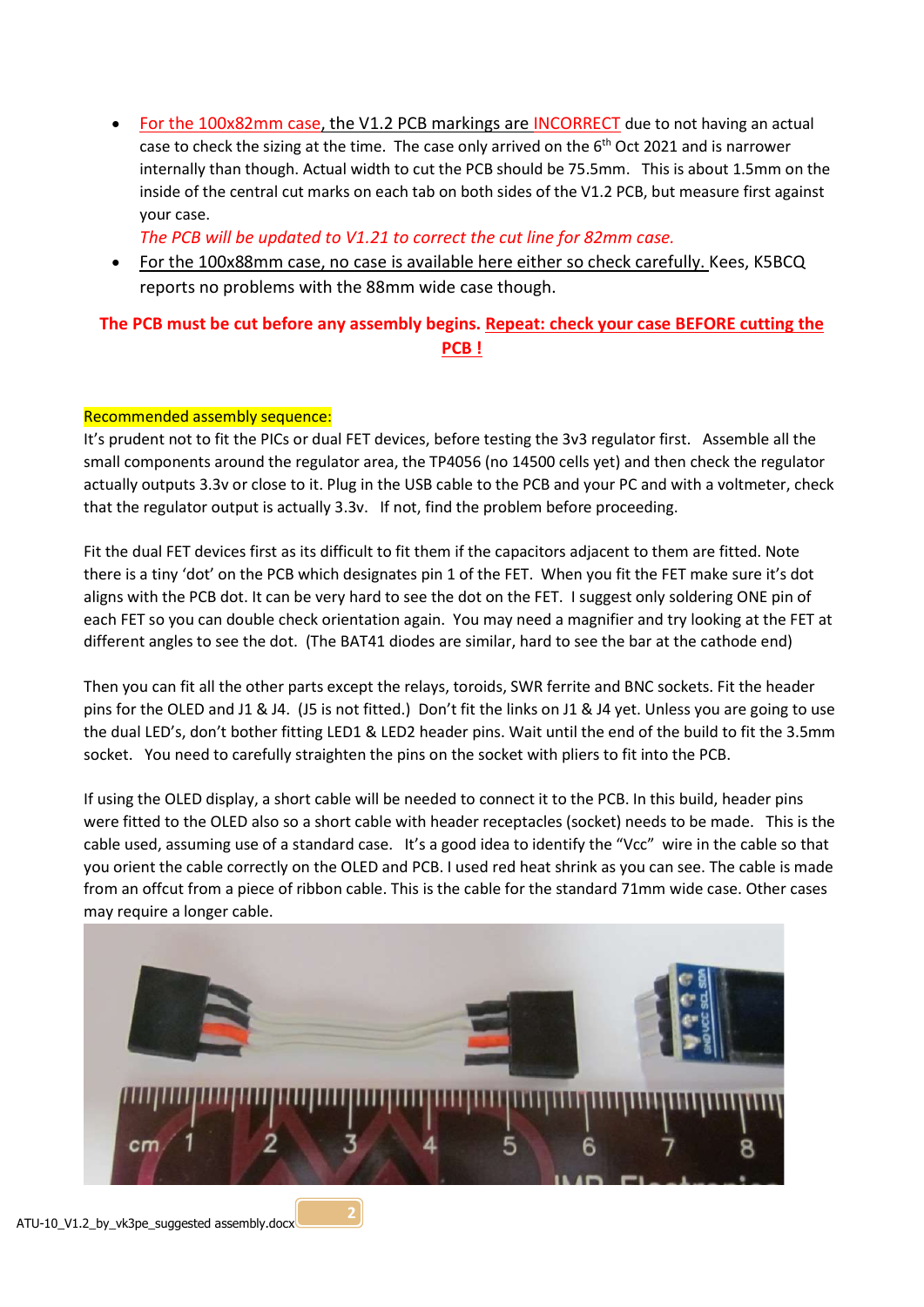Then you can fit the PIC16F1454 device. It's a SOIC-14 footprint and easy to solder, use a minimum of solder though. DON'T fit the other PIC yet. Check orientation.

### Programming the Firmware

Now the PIC can be programmed. You will need a Pickit3 or Pickit4 or equivalent which can be found on eBay etc. The Pickit2 might work, I don't know.

This is a typical "clone Pickit3"



Connect the programmer to the ICSP pins. Observe the pin numbers, pin 1 of the Pickit (white triangle) goes to pin 1 of the ICSP connector on the board which is marked with a "1". (It's also a square pad) Note pin 6 of the PicKit is not used. I just fit header pins in the holes without soldering them as it's only needed once. Maintain a bit of sideways pressure on the pins to ensure contact while programming. Plug the Pickit into the ATU-10 ICSP as above using a USB port on your PC. Plug another USB cable into your PC and into the ATU-10. Run the AP, Microchips "MPLAB X IPE v5.45" (earlier versions might also work.) available from the Microchip

web site.

Select the PIC16F1454 as below: (down the page)

Click on the "Connect" button and you should see a dialogue with 'connected' shown. Ie the PIckit is connected.

Click on the "Browse" button and navigate to the "raw\_1454.hex" file on your PC. (Downloaded from Github)

Click on the "ERASE" Button, wait a few seconds, then "PROGRAM". After a few period, the PIC16F1454 should be programmed. You only ever need to do this once as all updates after this to Firmware are done via a copy/paste, details below which is below.

Disconnect the USB cable.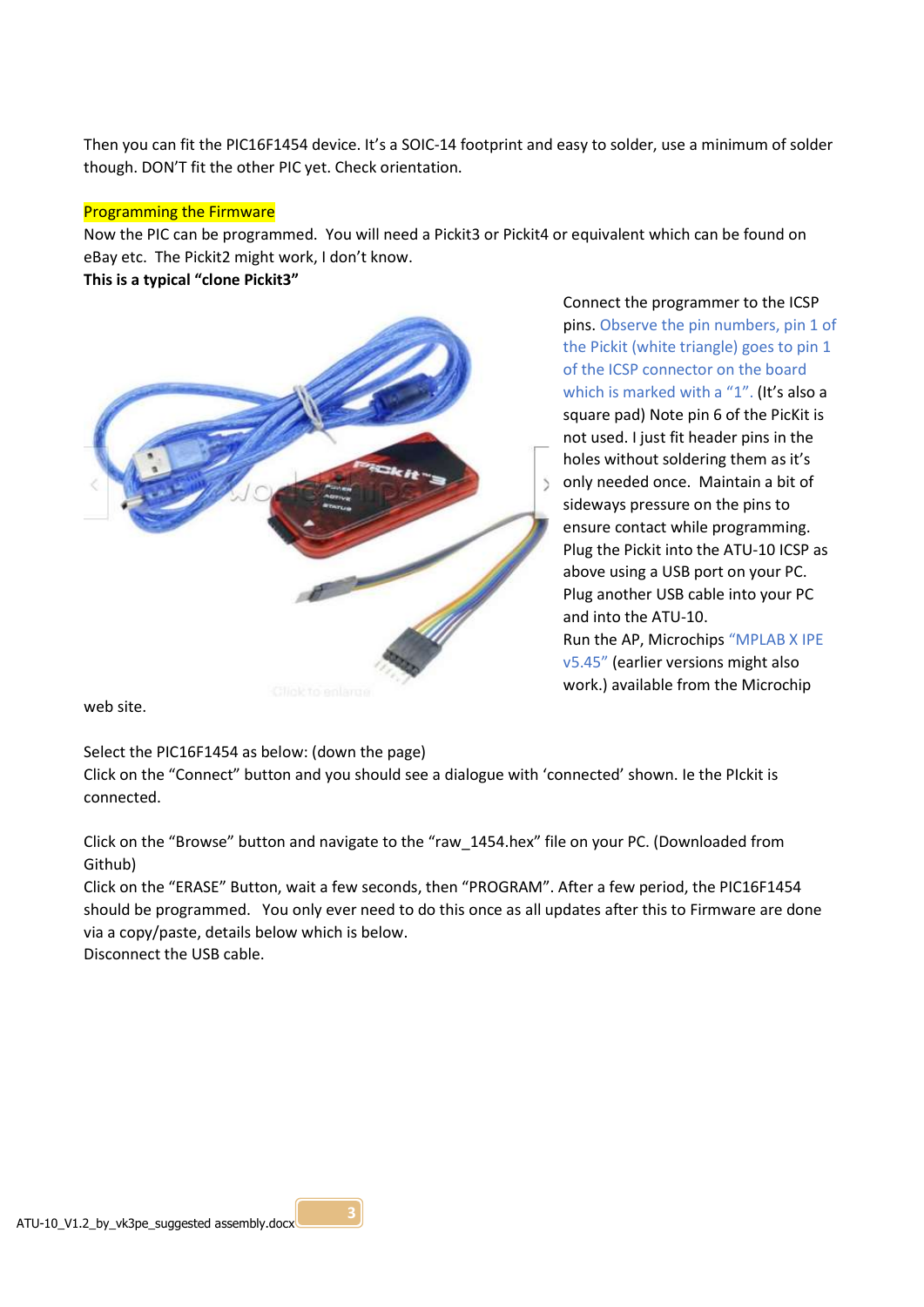MPI AR IPF v5.45

| Device and Tool Selection |                                                                                                                                          |                   | <b>Results</b>                            |                    |
|---------------------------|------------------------------------------------------------------------------------------------------------------------------------------|-------------------|-------------------------------------------|--------------------|
| Family:                   | Mid-Range 8-bit MCUs (PIC10/12/1<br>۰                                                                                                    |                   | Checksum:                                 | E8BC<br>823        |
| Device:                   | PIC16F1454<br>$\mathbf{v}$                                                                                                               | Apply             | Pass Count:                               | 20                 |
| Tool:                     | PICkit 4 S.No: BUR204471410<br>÷                                                                                                         | <b>Disconnect</b> | <b>Fail Count:</b><br><b>Total Count:</b> | $\mathbf{1}$<br>21 |
| SQTP File:                | Click on browse to select a SQTP file                                                                                                    |                   | Clear selection<br><b>Browse</b>          |                    |
|                           |                                                                                                                                          |                   |                                           |                    |
|                           |                                                                                                                                          |                   |                                           |                    |
|                           |                                                                                                                                          |                   |                                           |                    |
|                           |                                                                                                                                          |                   |                                           |                    |
|                           |                                                                                                                                          |                   |                                           |                    |
|                           |                                                                                                                                          |                   |                                           |                    |
| Output - IPE x            | The following memory area(s) will be verified:<br>program memory: start address = $0x0$ , end address = $0x1fff$<br>configuration memory |                   |                                           |                    |

Now fit the PIC16F18877 device. And plug the ATU-10 back into your PC USB. A window should pop up on your PC with a file "README.HTM" Don't bother to read it, that's not required.

By now you should have copied the Firmware file from N7DDC's Github for the latest ATU-10 version. Unzip the ZIP file. Eg "ATU\_FW\_V12.HEX" (As of writing, the actual latest firmware is V1.3 but the downloaded file just says "ATU-10.HEX")

Select the .HEX file with your mouse (left mouse click etc) and then paste it (right click) into the Window that popped up with the README.HTM

A new 'progress bar' window will pop up for a few seconds and the PIC16F18877 is now programmed! If not, the most likely cause is that the 2 connections from the USB socket and PIC16F18877 have a dry joint. Disconnect the PicKit.

Unplug the USB cable and connect the OLED display using the cable made as above. ENSURE that the Vcc connection is correct on the OLED and the OLED header pins on the ATU-10.

Plug the USB cable back in and the OLED should spring to life !!

A short press on the front panel button should show "RESET" on the display. A longer press should say "TUNE".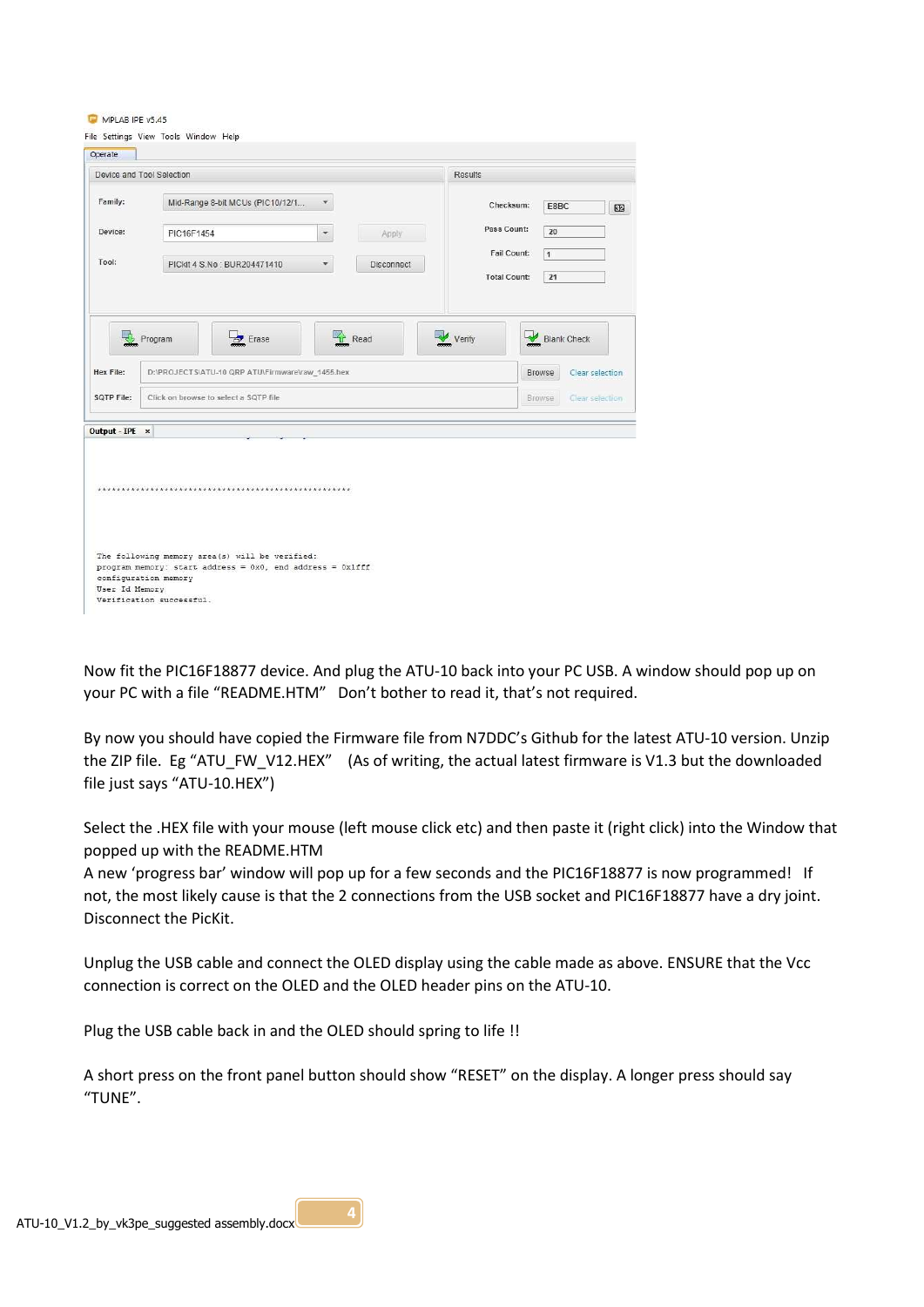Now, you need to load the rest of the parts. The relays are a bit tricky as you need to carefully straighten all the pins first using fine tipped needle nosed pliers. I fitted all the relays at once but turning the PCB over, you are bound for many if not all to fall out. Not good. (Ask how I know…..)

Before turning over, place a piece of scrap PCB or similar material over the relays, to hold them all down, turn over the PCB very carefully ensuring no relays fall out. Solder using a long tipped fine tip **ONE pin on** each of the relays ONLY. No need to fill the holes, just make sure the solder seems to wick down into the hole as the relay pins are very short.

Turn the board back over, no relay should fall out but if you observe them carefully they may not all be sitting flat on the PCB. To correct this, stand the PCB vertically with the solder side toward you, place your finger on each relay in turn and re-melt that ONE pin you soldered. The relays should then sit flatter. Repeat for all. ONLY when happy with the fitment, solder the rest of the pins. I repeat, ONLY when happy with fitting, solder the rest of the pins. It won't be easy if you have to remove them.

Now you can wind and fit the toroids and balun core for SWR section. Remember, EACH wire through the toroid is ONE turn. If you want to be pedantic and have an inductance meter, you could measure each inductance before fitting. Not really needed I think.

Fit the BNC connectors. Solder the central pin first then check the connector is at right angles out of the PCB. If not, heat up the pin and correct. Solder one ground pin and check again. I just soldered two opposite ground pins on my build.

Before fitting the 14500 cells, check the output of the TP4056 at pin 5. It should be about 4-4.2Vdc. Then you can fit a link on J1 header. This connects the Cells to the TP4056.

Once the cells are fitted you can monitor the charge current if you have a USB in-line voltmeter/current meter 'gadget' available on eBay. Charge initially will be about 350-400mA steadily dropping to about 10mA trickle charge.

However, it's best if the cells are both in the same charged condition before fitting if possible. I temporarily fitted each cell in turn to the ATU-10 board and allowed them to fully charge first. Charge current eventually reduced to about a 10mA trickle rate. Then do the other one. Make sure you fit them with the correct polarity! The ones I bought don't have an obvious +ve end. (Use a digital multimeter for this and mark the Positive end to avoid confusion and smoke!) Then fit the now fully charged cells to the board. A piece of stiff copper wire can be used fitted into the PCB and soldered to the cells. To reduce any risk of damage to the cells by soldering them, I bought cells with solder tags on them.



Refer to N7DDC's Github page for details of operations.

At this stage it's a good idea to check if all relays actually operate correctly. David, N7DDC, has provided a test program, "Relay Test.ZIP" on his Github page under ATU-10 Firmware, which allows the builder to test